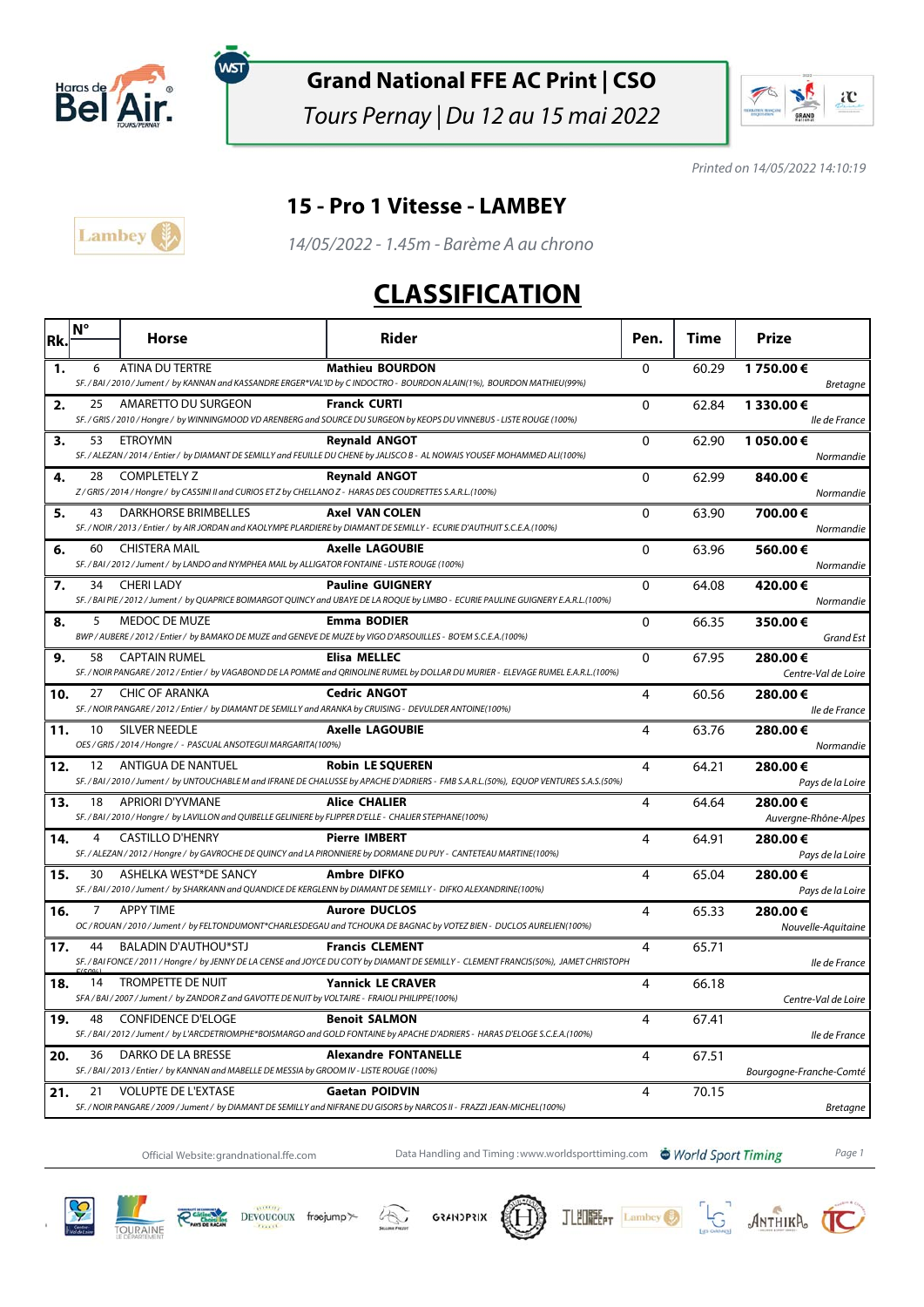# **CLASSIFICATION**

| Rk. | $N^{\circ}$    | Horse                                                                                                                                  | Rider                                                                                                                                                               | Pen. | <b>Time</b>        | <b>Prize</b>            |
|-----|----------------|----------------------------------------------------------------------------------------------------------------------------------------|---------------------------------------------------------------------------------------------------------------------------------------------------------------------|------|--------------------|-------------------------|
| 22. | 47             | DONATELLO DE BRAY                                                                                                                      | <b>Quentin MORTON</b><br>SF. / ALEZAN FONCE / 2013 / Entier / by KAPITOL D'ARGONNE and SORIANA DE BRAY by GIO GRANNO - MORTON DELPHINE(51%), BLIAUT LAURENT(49      | 4    | 71.95              | Nouvelle-Aquitaine      |
| 23. | 52             | DARCO DE PADOUE                                                                                                                        | <b>Cedric ANGOT</b><br>SF. / ALEZAN / 2013 / Hongre / by MYLORD CARTHAGO*HN and MELIE DE PADOUE by ESPOIR BRECEEN - DU HARAS DE REUX S.C.(100%)                     | 4    | 74.64              | lle de France           |
| 24. | 63             | DAISY DU TERTRE                                                                                                                        | <b>Mathieu BOURDON</b><br>SF. / BAI / 2013 / Jument / by NERVOSO and ATINA DU TERTRE by KANNAN - BOURDON ALAIN(90%), JUGUET COLETTE(10%)                            | 8    | 62.40              | <b>Bretagne</b>         |
| 25. | 61             | <b>HAMLET COOPER</b><br>KWPN / BAI / 2012 / Entier / by CASALL and ZOE SINA by HEARTBREAKER - LISTE ROUGE (100%)                       | <b>Alexandre FONTANELLE</b>                                                                                                                                         | 8    | 64.98              | Bourgogne-Franche-Comté |
| 26. | 57             | <b>CRAMBERRIES</b>                                                                                                                     | Alexia DEVEAUTOUR<br>SF. / ALEZAN / 2012 / Jument / by LE TOT DE SEMILLY and MEMOIRE DE NORMANDIE by VERDI - HATCHOUEL GAUCHER ELISABETH(100%)                      | 8    | 65.37              | lle de France           |
| 27. | 35             | ARAGON LA GARETTE Z<br>Z / BAI / 2011 / Entier / by AIR JORDAN and PENELOPE LA GARETTE by DOLLAR DELA PIERRE - CHEVALIER JACQUES(100%) | <b>Axelle LAGOUBIE</b>                                                                                                                                              | 8    | 65.99              | Normandie               |
| 28. | 33             | UNEBELLE DE LEAN<br>SFA / BAI / 2008 / Jument / by KANNAN and HOFEUR by TANCARVILLE - MOURET ANAIS(100%)                               | <b>Francois MARCAIS</b>                                                                                                                                             | 8    | 66.03              | Nouvelle-Aquitaine      |
| 29. | 31             | <b>BASCHUNG COURCELLE</b>                                                                                                              | <b>Mathieu BILLOT</b><br>SF. / BAI / 2011 / Hongre / by LAMM DE FETAN and PULPE COURCELLE by JAZZ BAND COURCELLE - MOURAS NICOLAS(100%)                             | 8    | 66.56              | Normandie               |
| 30. | 29             | DECLARATION D'AMOUR                                                                                                                    | <b>Alice VANCRAYELYNGHE</b><br>SF. / ALEZAN FONCE / 2013 / Jument / by KAPITOL D'ARGONNE and KICKSIA D'AMOUR by NARCOS II - DEFRANCE MATTHIEU(90%), MERLIOT JEAN-CH | 8    | 68.18              | Hauts-de-France         |
| 31. | 19             | <b>CLEVELAND DE VALLET</b><br>SF./BAI/2012/Jument/ by CONRAD and INDIANA DE VALLET by VICOMTE MANCIAIS - GIRAUD CAMILLE(100%)          | <b>Antoine PAVIOT</b>                                                                                                                                               | 8    | 68.28              | Pays de la Loire        |
| 32. | 38             | <b>DRY CORN</b><br>OES / BAI FONCE / 2010 / Hongre / - PASCUAL ANSOTEGUI MARGARITA(100%)                                               | <b>Romain BOURDONCLE</b>                                                                                                                                            | 8    | 68.58              | Normandie               |
| 33. | 16             | ONLY ONE VAN DE FRUITKORF<br>BWP / BAI / 2014 / Jument / by ANDIAMO and CLINTINE WP Z by CLINTON - LISTE ROUGE (100%)                  | <b>Arthur DEUQUET</b>                                                                                                                                               | 8    | 68.65              | Centre-Val de Loire     |
| 34. | 42             | EFFIXE DU MELNIRE                                                                                                                      | Jean Francois FILATRIAU<br>SF. / BAI FONCE / 2014 / Hongre / by VAGABOND DE LA POMME and MAGICIENNE DU MELNIRE by SHOGOUN II - RENIMEL LOIC(100%)                   | 8    | 70.03              | Normandie               |
| 35. | 17             | NINA SIMONE DKS<br>BWP/BAI/2013/Jument/ by KANNAN and CENTINA by CENTO - ELIOT S.N.C.(100%)                                            | <b>Regis VILLAIN</b>                                                                                                                                                | 8    | 72.56              | lle de France           |
| 36. | 65<br>$1111 -$ | <b>CATOKINE D'ELLIPSE</b>                                                                                                              | <b>Joachim JACQUES</b>                                                                                                                                              | 8    | 73.91              |                         |
| 37. | 50             | <b>DIRTY SWEET</b><br>SF. / GRIS / 2013 / Jument / by WINDOWS VH COSTERSVELD and SUPERSONIC by LAVILLON - BAILLET CHRISTIAN(100%)      | <b>Franck CURTI</b>                                                                                                                                                 | 8    | 74.98              | lle de France           |
| 38. | 20             | UTOPIE VILLELONGUE                                                                                                                     | <b>Max THIROUIN</b><br>SFA / ALEZAN / 2008 / Jument / by MYLORD CARTHAGO*HN and KIS MISS LA COUR by CALYPSO D'HERBIERS - THIROUIN MAX(90%), DEVRED CHAIX DE         | 9    | 77.04              | lle de France           |
| 39. | 8              | ELOIZE M'AUREA<br>SF. / BAI / 2014 / Jument / by QUEL HOMME DE HUS and VIOLINE M'AUREA by DERBY ROUGE - LISTE ROUGE (100%)             | <b>Elona ROUSSELLE</b>                                                                                                                                              | 9    | 77.49              | Occitanie               |
| 40. | 13             | EXTRA BELLE D'ICK                                                                                                                      | <b>Alexis BONNARD</b><br>SF./BAI/2014/Jument/ by UNIK D'ICK and QUASIBELLE DU SEIGNEUR by RUBENS DU RI D'ASSE D'96 - HARAS D'ICK E.A.R.L.(100%)                     | 10   | 81.53              | Normandie               |
| 41. | 11             | <b>DIONYSOS DE VIRTON</b>                                                                                                              | <b>Alexandre FONTANELLE</b><br>SF. / ALEZAN CUIVRE / 2013 / Hongre / by TRESOR DE VIRTON and TAIS DE VIRTON by ROCK DU VAL TIBERMONT - LISTE ROUGE (100%)           | 11   | 86.12              | Bourgogne-Franche-Comté |
| 42. | 2              | CARDAMOME<br>HOLST / GRIS / 2006 / Entier / by CASSINI I and R QUI VIVRA by QUINAR - COZIEN FLORENCE(50%), COZIEN CLEMENT(50%)         | <b>Clement COZIEN</b>                                                                                                                                               | 12   | 63.58              | Bretagne                |
| 43. | 37             | VANILLE DE LAUNAY                                                                                                                      | <b>Pierre Louis DARBARY</b><br>SF. / ALEZAN / 2009 / Jument / by JUMPY DES FONTAINES and OPALINE DE LAUNAY by FIRST DE LAUNAY*HN - DARBARY CHARLOTTE(30%), CAVAAL E | 12   | 67.33              | Centre-Val de Loire     |
| 44. | 46             | <b>CYRHUS PARADISE</b><br>SF./ALEZAN/2012/Entier/ by UGOBAK DES BALEINES and BLIDA III by RICHARD - ROUXEL VIANNEY(100%)               | <b>Gaetan POIDVIN</b>                                                                                                                                               | 12   | 70.48              | Bretagne                |
| 45. | 59             | BELINO DE LA ROMAINE                                                                                                                   | <b>Pauline GUIGNERY</b><br>SF. / ALEZAN / 2011 / Hongre / by OGRION DES CHAMPS*HN and IDOLE DU STREMBERG by VELOCE DE FAVI - DUVETTE BEATRICE(100%)                 | 12   | 70.64              | Normandie               |
| 46. | 23             | <b>CRISTAL</b><br>SF./BAI/2012/Hongre/by BONHOMME II and VITAVIE by TOULON - LOMENEDE STEPHANE(100%)                                   | <b>Benoit SALMON</b>                                                                                                                                                | 12   | 75.89              | lle de France           |
| 47. | 26             | <b>HUMMER</b>                                                                                                                          | <b>Aurore CHRISTEN</b><br>KWPN / BAI / 2012 / Hongre / by ZAMBESI and CASANDRA by KASHMIR V SCHUTTERSHOF - CHRISTEN E.A.R.L.(50%), ANCELLIN CAROLE(50%)             | 12   | 89.76              | lle de France           |
| 48. | 40             | <b>HELLMOND VD BISSCHOP</b><br>BWP / GRIS / 2007 / Hongre / by DOUGLAS and VIVID by CAVALIER - LISTE ROUGE (100%)                      | <b>Joy NAJEM</b>                                                                                                                                                    | 13   | 77.77              | Nouvelle-Aquitaine      |
| 49. | 66             | DELTA DE GROOM                                                                                                                         | Mickael TRAMKOUJIAN<br>SF. / ALEZAN / 2013 / Entier / by OGRION DES CHAMPS*HN and ROMY DE GROOM by GENTLEMAN PLATIERE - LETAN MARIANNE(50%), LETAN DENIS(5          | 13   | 80.80              | Normandie               |
|     |                | Official Website: grandnational.ffe.com                                                                                                | Data Handling and Timing: www.worldsporttiming.com                                                                                                                  |      | World Sport Timing | Page 2                  |